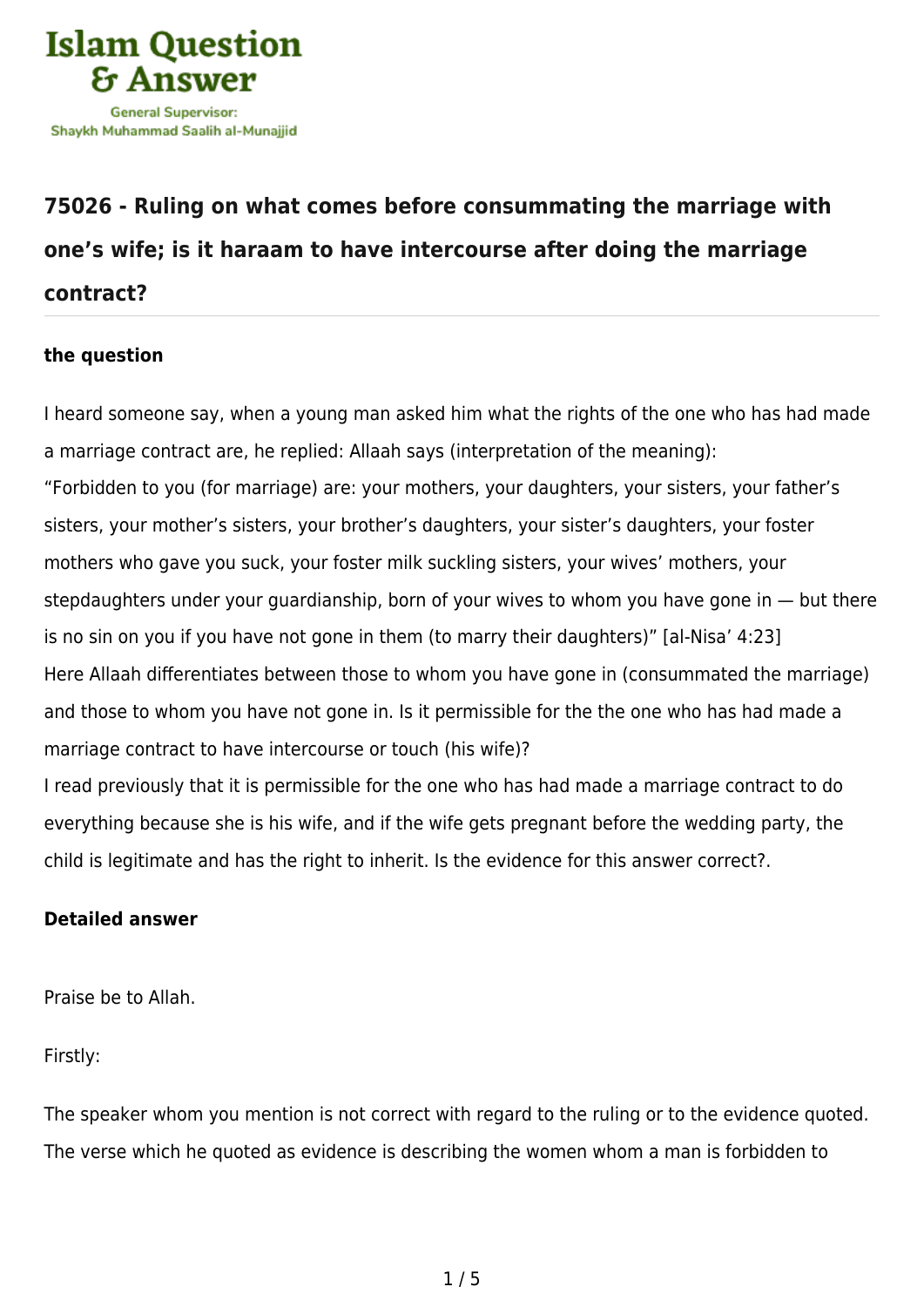

Shavkh Muhammad Saalih al-Munaiiid

marry. Allaah states that it is haraam to marry mothers, daughters and paternal aunts. Among others whom Allaah says men are forbidden to marry are the daughters of a wife with whom one has consummated the marriage. If a man makes a marriage contract with a woman and she has a daughter, then he leaves her before consummating the marriage with her, then it is permissible for him to marry her daughter, but if he leaves the mother after consummating the marriage with her, then it is not permissible for him to marry her daughter, rather she is permanently forbidden to him.

This is what the verse means. The verse has nothing to do with what is permitted for the husband to do with his wife with whom he has made a marriage contract. Rather the verse speaks of those women whom a man is forbidden to marry, and states that in order for a stepdaughter – the daughter of a wife – to become his mahram (one whom he is forbidden to marry), it is stipulated that he have consummated the marriage with her mother, and if he has not consummated the marriage with her mother, then it is permissible for him to marry her (the daughter).

Any person who is asked about something that he does not know must say "I do not know." It is not permissible for anyone to say about Islam something that is not true, or to say that something is haraam when Allaah has permitted it, or to say that something is halaal when Allaah has forbidden it.

Allaah says (interpretation of the meaning):

"And follow not (O man, i.e., say not, or do not, or witness not) that of which you have no knowledge. Verily, the hearing, and the sight, and the heart of each of those ones will be questioned (by Allaah)"

[al-Isra' 17:36]

"Say (O Muhammad): (But) the things that my Lord has indeed forbidden are Al‑Fawaahish (great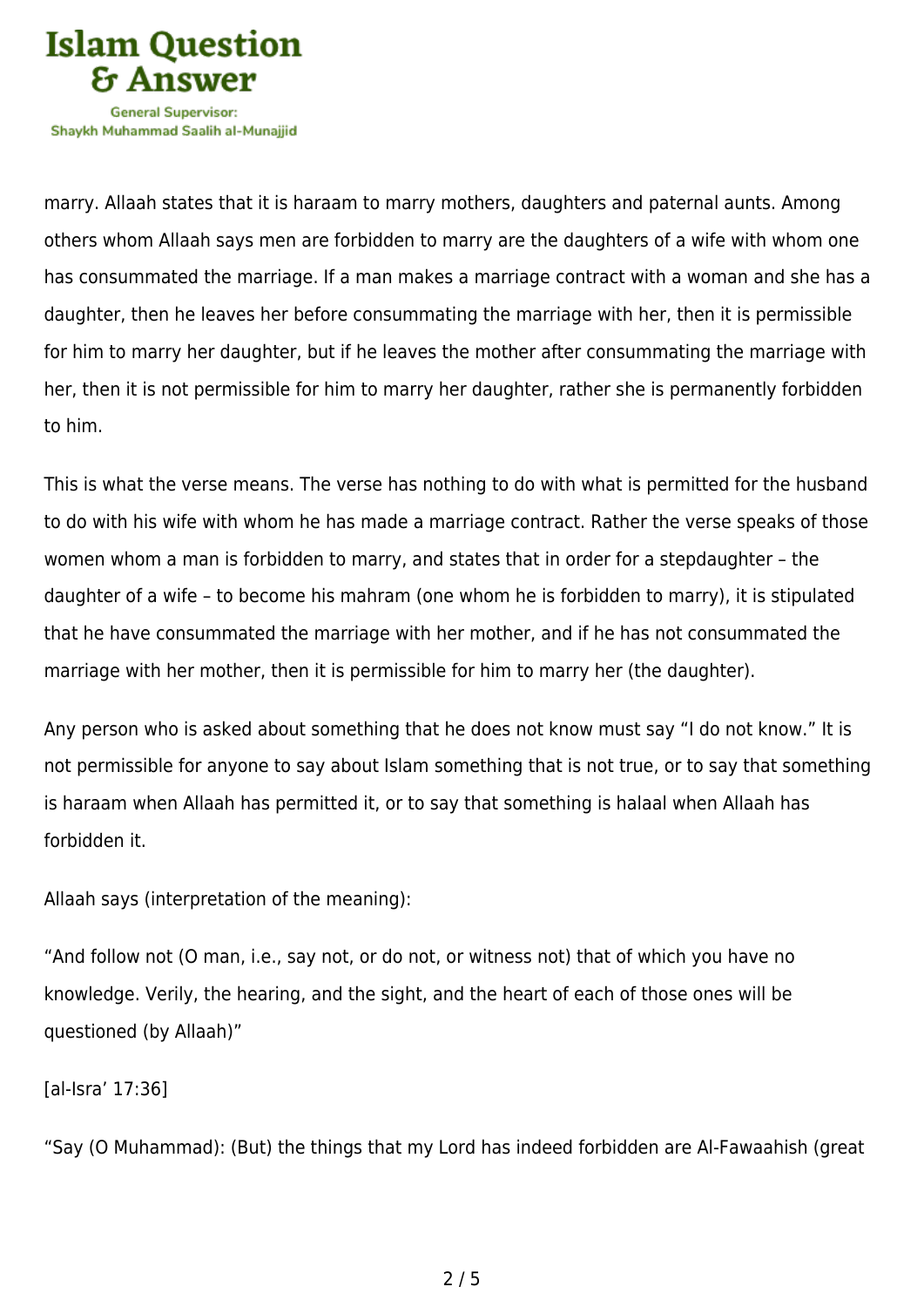

evil sins and every kind of unlawful sexual intercourse) whether committed openly or secretly, sins (of all kinds), unrighteous oppression, joining partners (in worship) with Allaah for which He has given no authority, and saying things about Allaah of which you have no knowledge"

[al-A'raaf 7:33]

Secondly:

With regard to the one who has made a marriage contract with his wife, it is permissible for him to do everything, as she is his wife and he is her husband. If she dies he will inherit from her and if he dies, she will inherit from him, and she is entitled to the mahr in full. But it is better for the one who has made a marriage contract not to consummate the marriage until the marriage has been announced, because consummating the marriage before it has been announced may lead to many evils. The wife may be a virgin and lose her virginity, or she may become pregnant from this intercourse, then she may get divorced or her husband may die, and this will cause anxiety to her family and will cause great embarrassment. Hence the one who has made a marriage contract may touch and kiss his wife, but he should refrain from intercourse, not because it is haraam, but because of the bad things that may result from it.

For more information please see the answer to question no. [3215](https://islamqa.info/en/answers/3215).

Thirdly:

A number of practical rulings have to do with not consummating the marriage.

'Iddah: if a man divorces his wife before consummating the marriage with her, she does not have to observe any 'iddah, because Allaah says (interpretation of the meaning):

"O you who believe! When you marry believing women, and then divorce them before you have sexual intercourse with them, no 'Iddah [divorce prescribed period] have you to count in respect of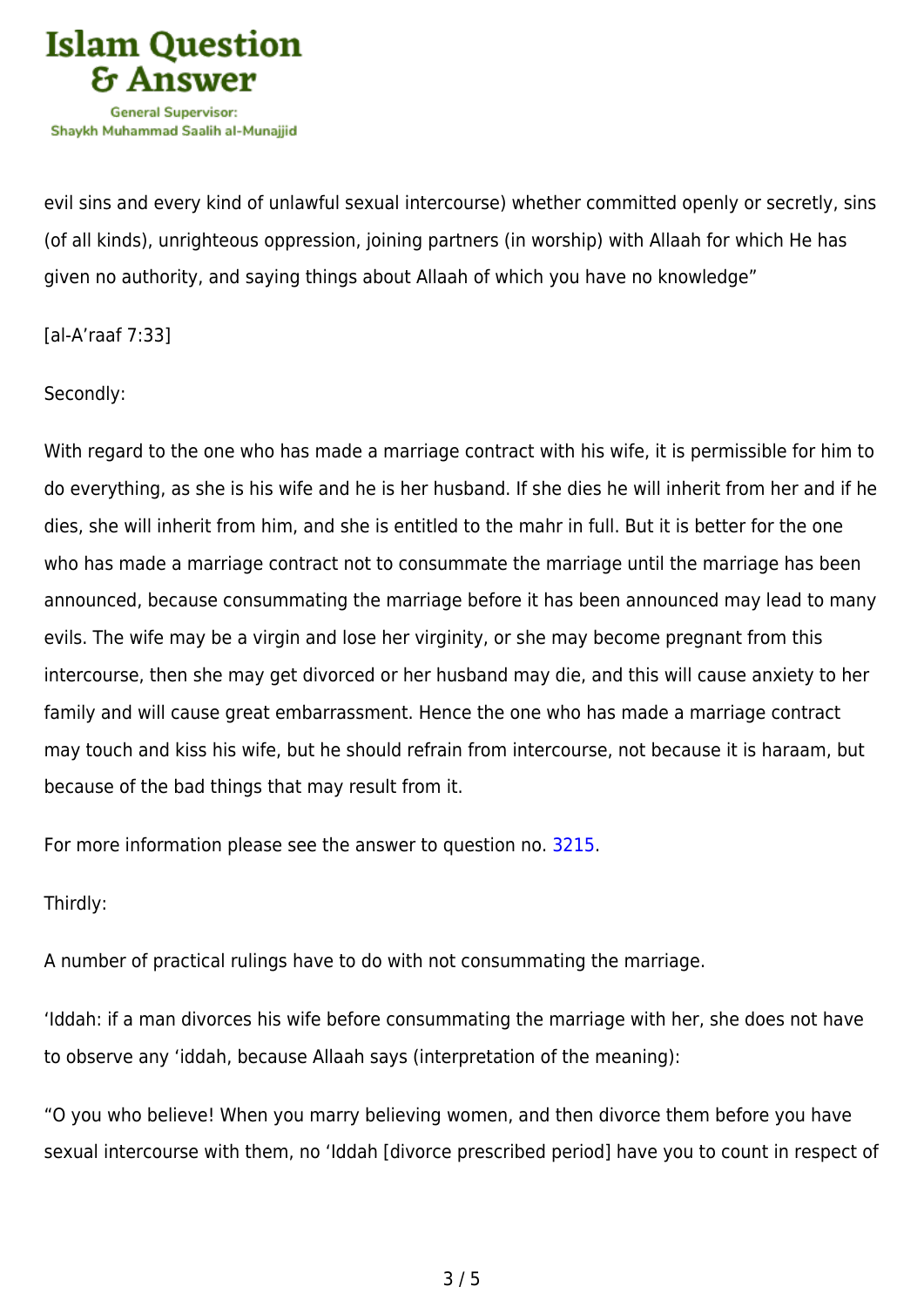

them. So give them a present, and set them free (i.e. divorce) in a handsome manner"

[al-Ahzaab 33:49]

Mahr (dowry): if a man divorces his wife before consummating the marriage with her, then she is entitled to half of the agreed upon dowry, because Allaah says (interpretation of the meaning):

"And if you divorce them before you have touched (had a sexual relation with) them, and you have appointed unto them the Mahr (bridal-money given by the husband to his wife at the time of marriage), then pay half of that (Mahr), unless they (the women) agree to forego it, or he (the husband), in whose hands is the marriage tie, agrees to forego and give her full appointed Mahr. And to forego and give (her the full Mahr) is nearer to At-Taqwa (piety, righteousness)"

[al-Baqarah 2:237]

If no mahr has been stipulated, then she is entitled to a gift according to what he can afford, because Allaah says (interpretation of the meaning):

"There is no sin on you, if you divorce women while yet you have not touched (had sexual relation with) them, nor appointed unto them their Mahr (bridal-money given by the husband to his wife at the time of marriage). But bestow on them (a suitable gift), the rich according to his means, and the poor according to his means, a gift of reasonable amount is a duty on the doers of good"

[al-Baqarah 2:236]

But if the husband dies, then she is entitled to the mahr in full, if it was agreed upon, and if they had not agreed on the mahr, then she is entitled to a mahr like that of her peers.

It was narrated from 'Alqamah from Ibn Mas'ood (may Allaah be pleased with him) that he was asked about a man who married a woman but did not stipulate a dowry, and he did not consummate the marriage with her before he died. Ibn Mas'ood said: She should have a dowry like